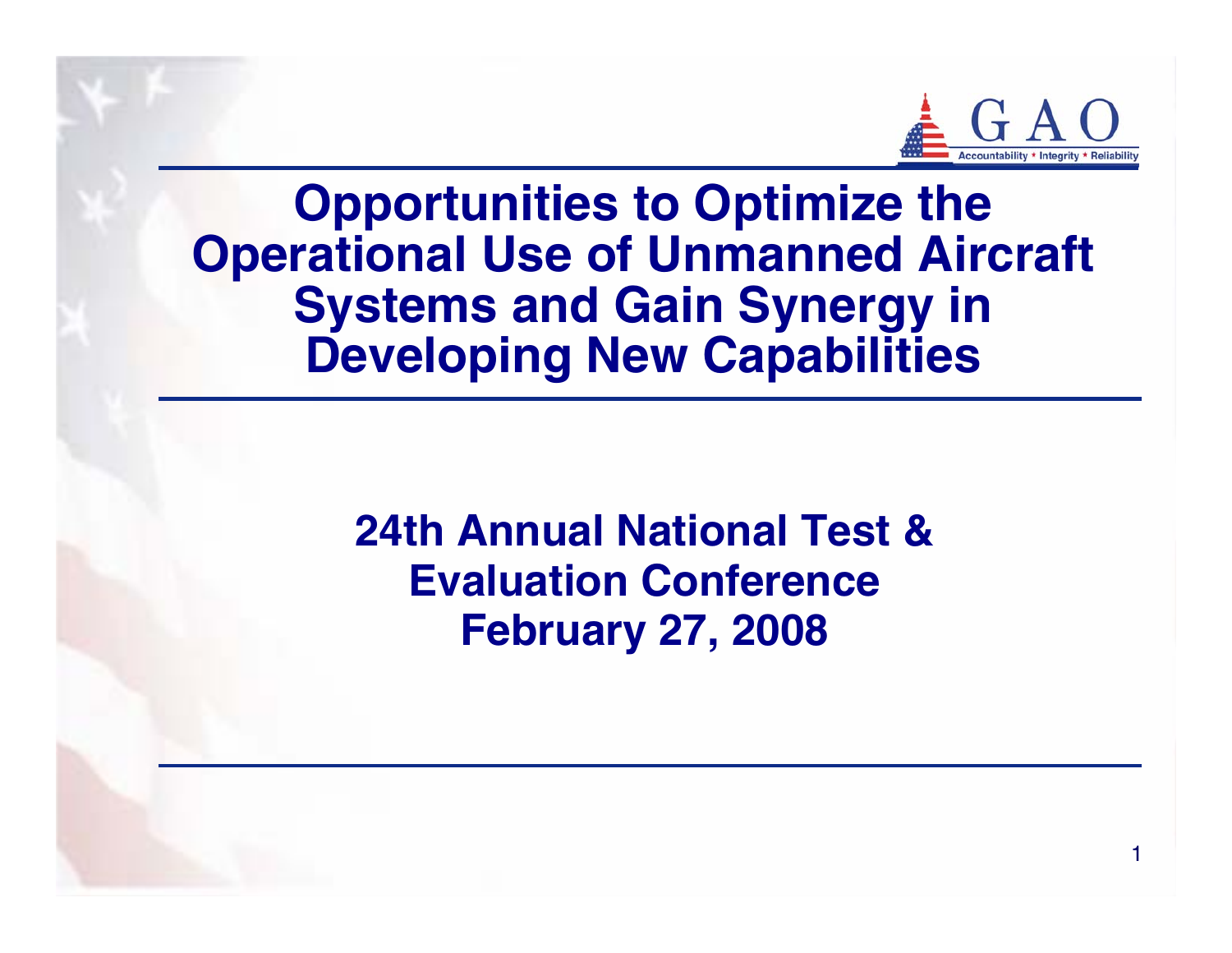

#### **GAO's Mission and Related Work**

- GAO is the audit, evaluation and investigative arm of Congress. It supports Congress in meeting its constitutional responsibilities and helps improve the performance and accountability of the federal government by
	- $-$  examining the use of public funds;
	- evaluating federal programs and policies; and
	- providing analyses, recommendations, and other assistance to help Congress make informed oversight, policy, and funding decisions.
- At Congress's request, GAO has assessed various aspects of the Department of Defense's (DOD) management and acquisition of intelligence, surveillance, and reconnaissance (ISR) assets, including the military services' unm programs.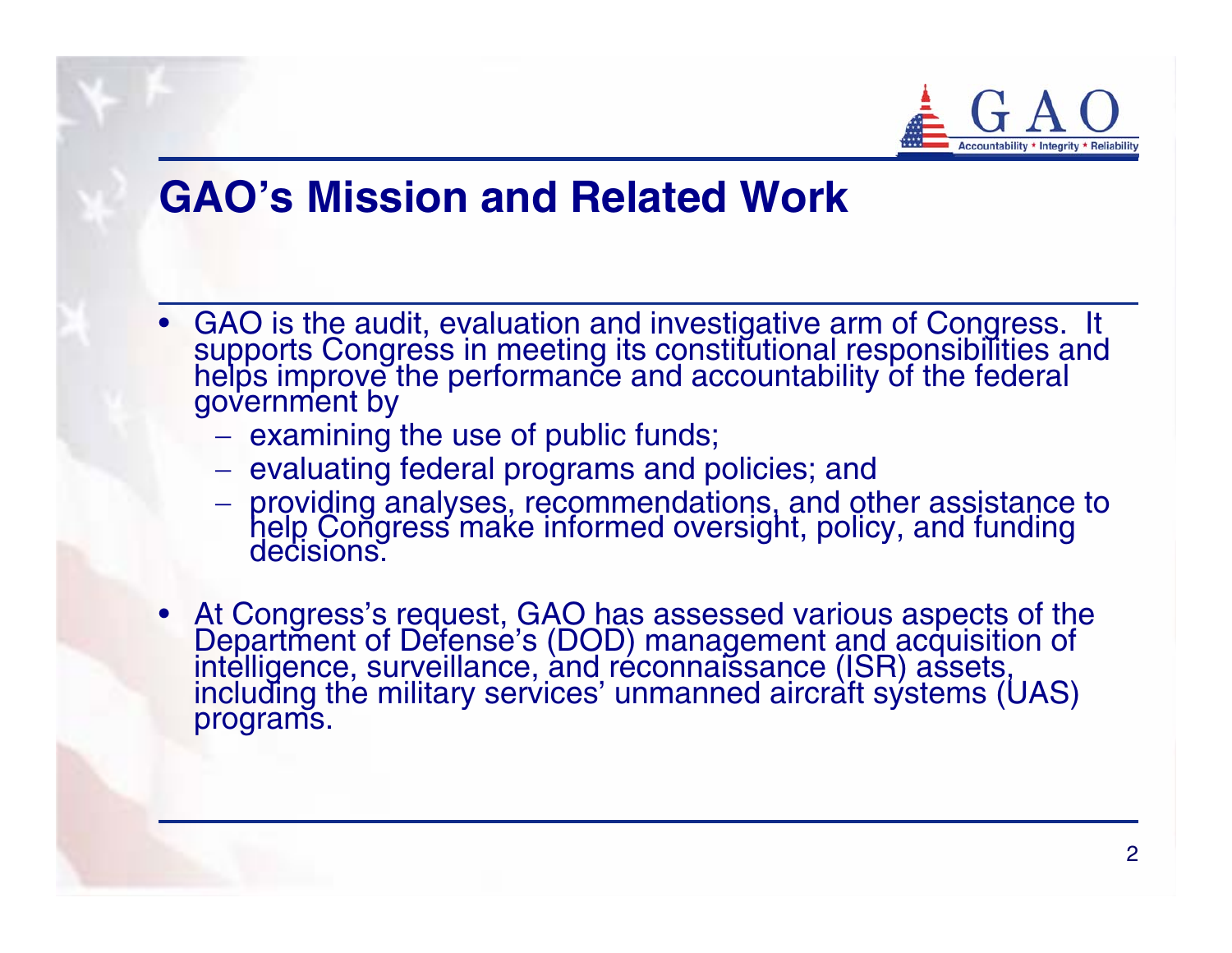

## **Background**

- $\bullet$  Battlefield commanders carrying out ongoing operations are supported by DOD's ISR assets, some of which are UAS.
- To meet the growing demand for ISR assets at every level of command, DOD is investing in several ISR systems, including UAS.
- $\bullet$  DOD plans to invest more than \$21 billion in UAS from fiscal year 2007 through fiscal year 2013.
- Each of the military services, as well as the U.S. Special Operations Command, operates UAS. As of September 2007, DOD components had more than 5,000 unmanned aircraft in inventory.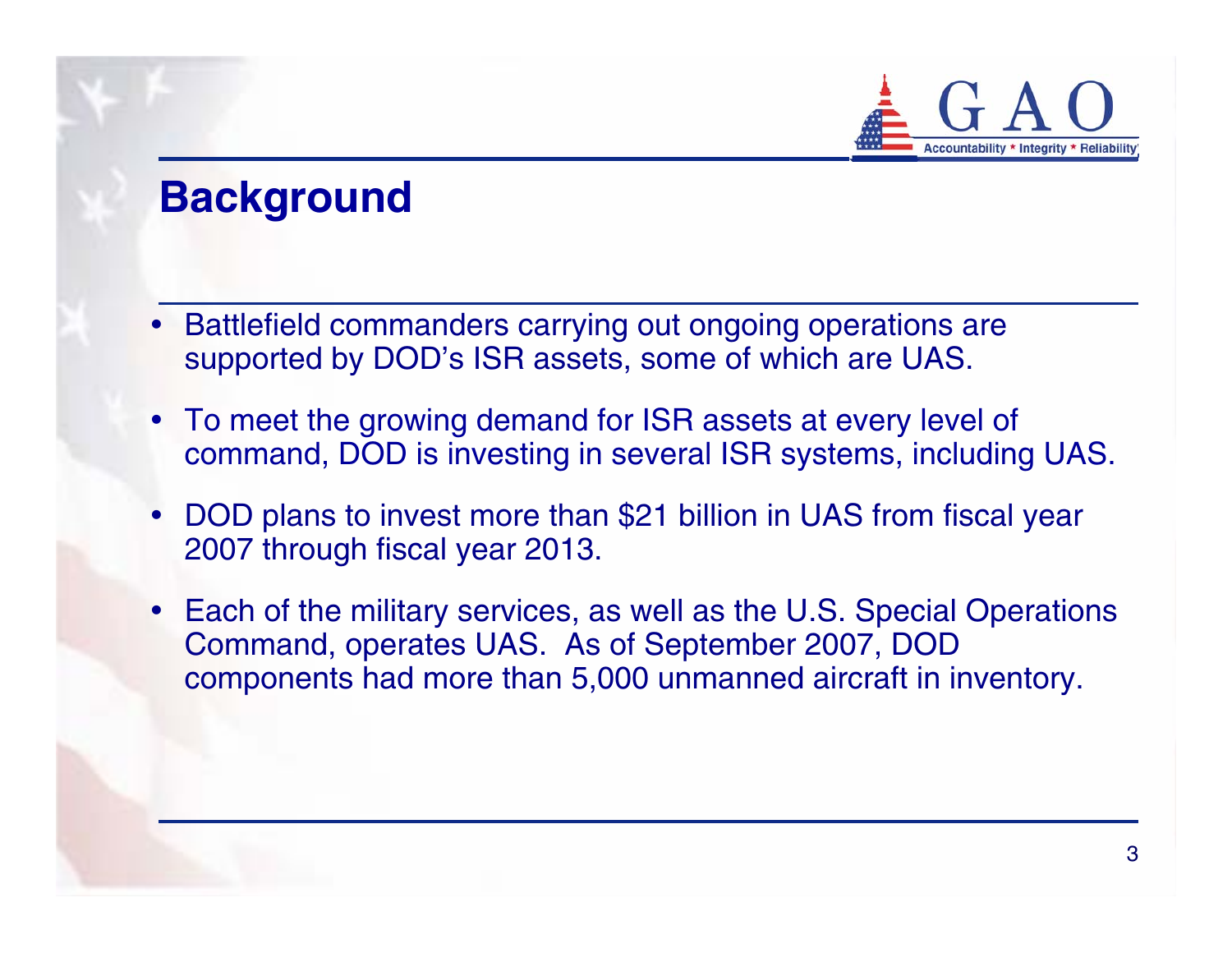

## **Background (continued)**

- • Acquisition of higher cost and more complex unmanned systems raised visibility and increased congressional scrutiny
- • As with other major weapon systems, Congress wants
	- -- well-managed acquisition programs meeting cost, schedule, and performance goals
	- - fielded systems providing the warfighter with the capabilities needed on time
	- -- emphasis on jointness, limited duplication, and strategic portfolio management of unmanned assets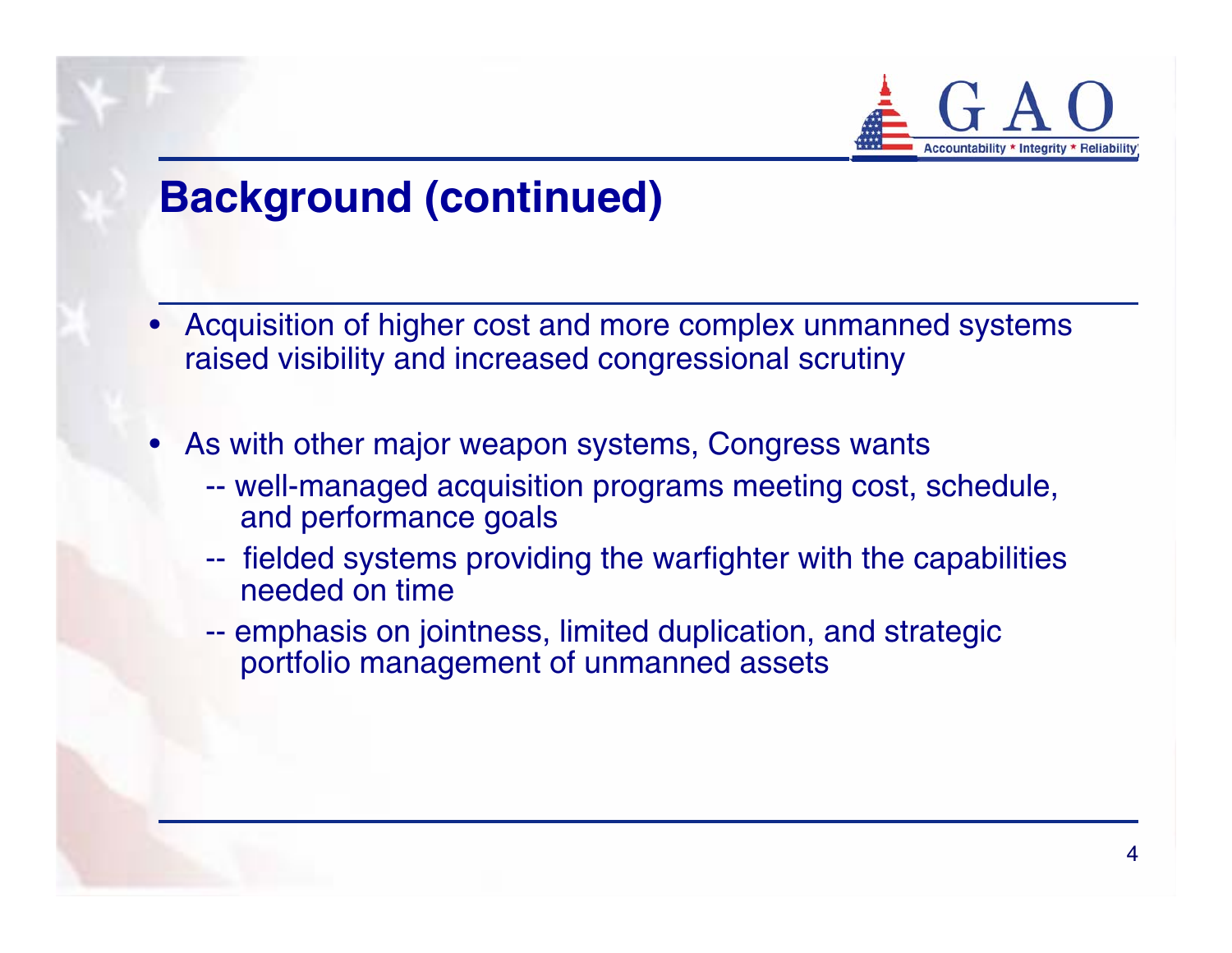

## **Unmanned Aircraft Inventory Increase, 2002- 2007**

- $\bullet$  From 2002-2007, DOD substantially increased its inventory of unmanned aircraft.
- • The largest increase was in small unmanned aircraft; e.g., the RQ-11 Raven and the RQ-13 Dragon Eye.
- • Theater and Tactical unmanned aircraft include the MQ-1 Predator and the RQ-7 Shadow 200.



Source: GAO analysis of DOD data.

Note: Data as of September 2007. Small UAS weigh less than 10 pounds, Theater and Tactical more than 10 pounds.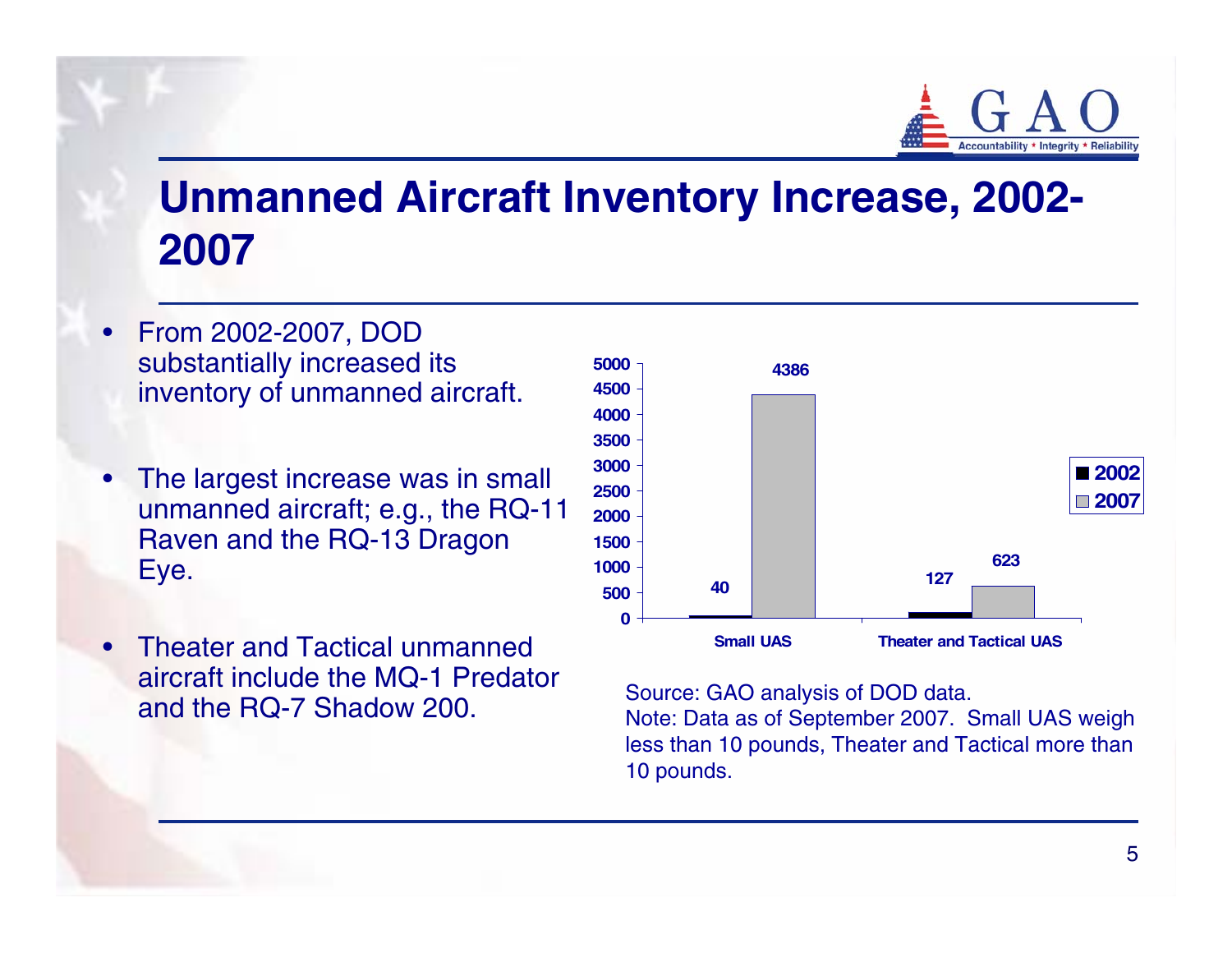

# **General Observations on DOD's Ability to Optimize the Operational Use of UAS**

- DOD has experienced a high level of mission success with UAS in ongoing operations. For example, UAS have been used to identify time-critical targets and to strike enemy positions to defeat opposing forces.
- While DOD has taken steps, GAO has reported that DOD has experienced difficulties in the management of its UAS programs in the following specific areas:
	- Strategic planning
	- Operational challenges
	- − Performance measurement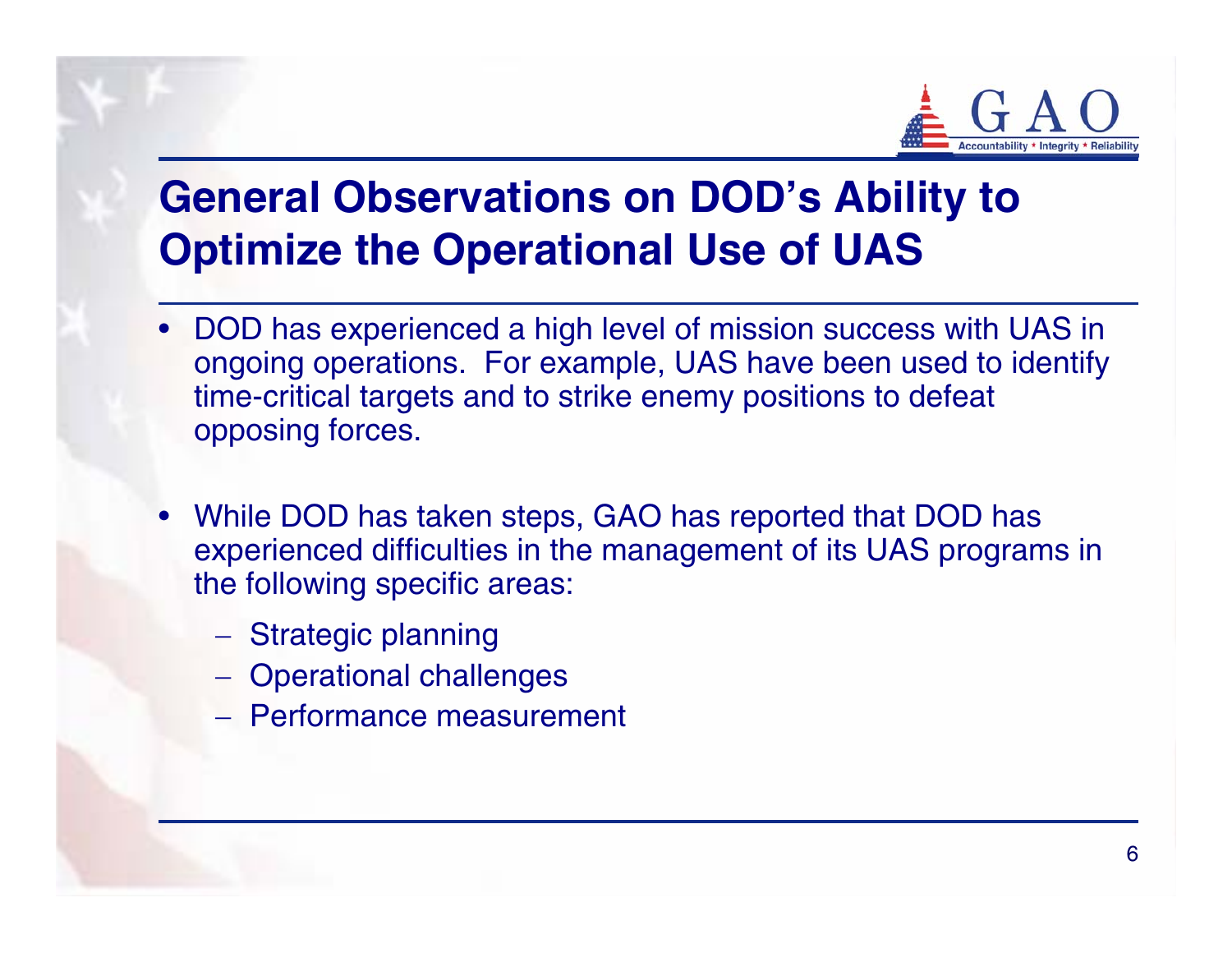

## **Strategic Planning**

- • GAO's prior work has found that DOD lacks a robust oversight framework and a strategic plan to guide UAS development and investment decisions, to include key elements such as a clear link between goals, capabilities, funding priorities, and needs.
- DOD has established oversight bodies, such as the UAS Planning Task Force and the Joint UAS Center of Excellence, to facilitate planning and coordination. However, these entities are advisory bodies and lack directive authority.
- • In lieu of establishing an executive agent for UAS, DOD recently established a new Task Force to "lead a DOD-wide effort to coordinate UAS issues and to develop a way ahead to enhance operations, enable interdependencies, and streamline acquisition."
- • At this point, it is unclear whether the Task Force has the purview and authority to resolve the management challenges GAO has previously identified.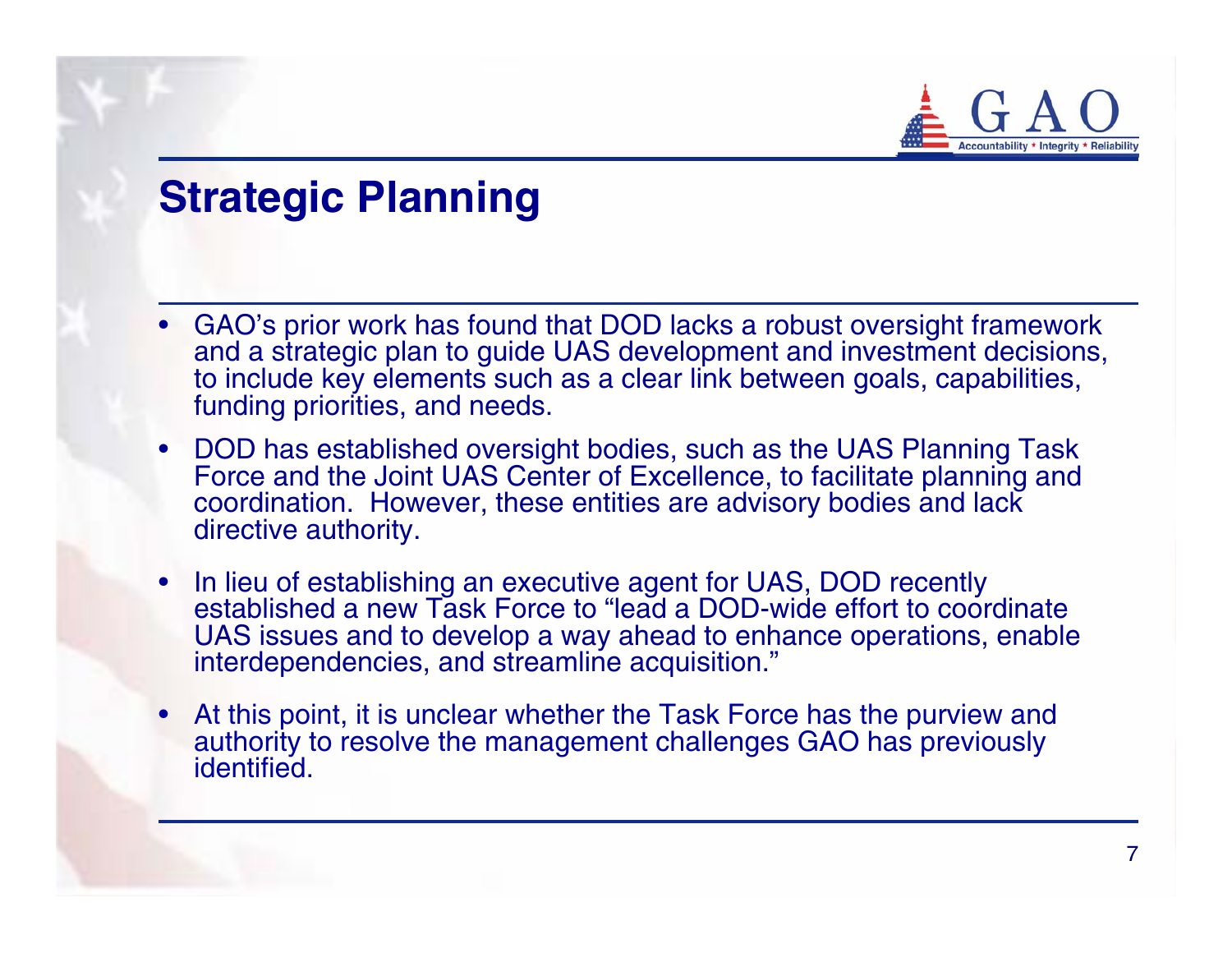

### **Operational Challenges**

- DOD components have established guidance to facilitate the integration of UAS into combat operations, such as multi-service tactics, techniques, and procedures, along with a Joint UAS concept of operations.
- However, commanders face challenges in fully optimizing the use of UAS assets, due in part to the growing number of UAS. These challenges include:
	- Limited interoperability
	- Electromagnetic spectrum constraints
	- Lack of DOD-wide procedures for the advanced coordination of UAS into a theater of operations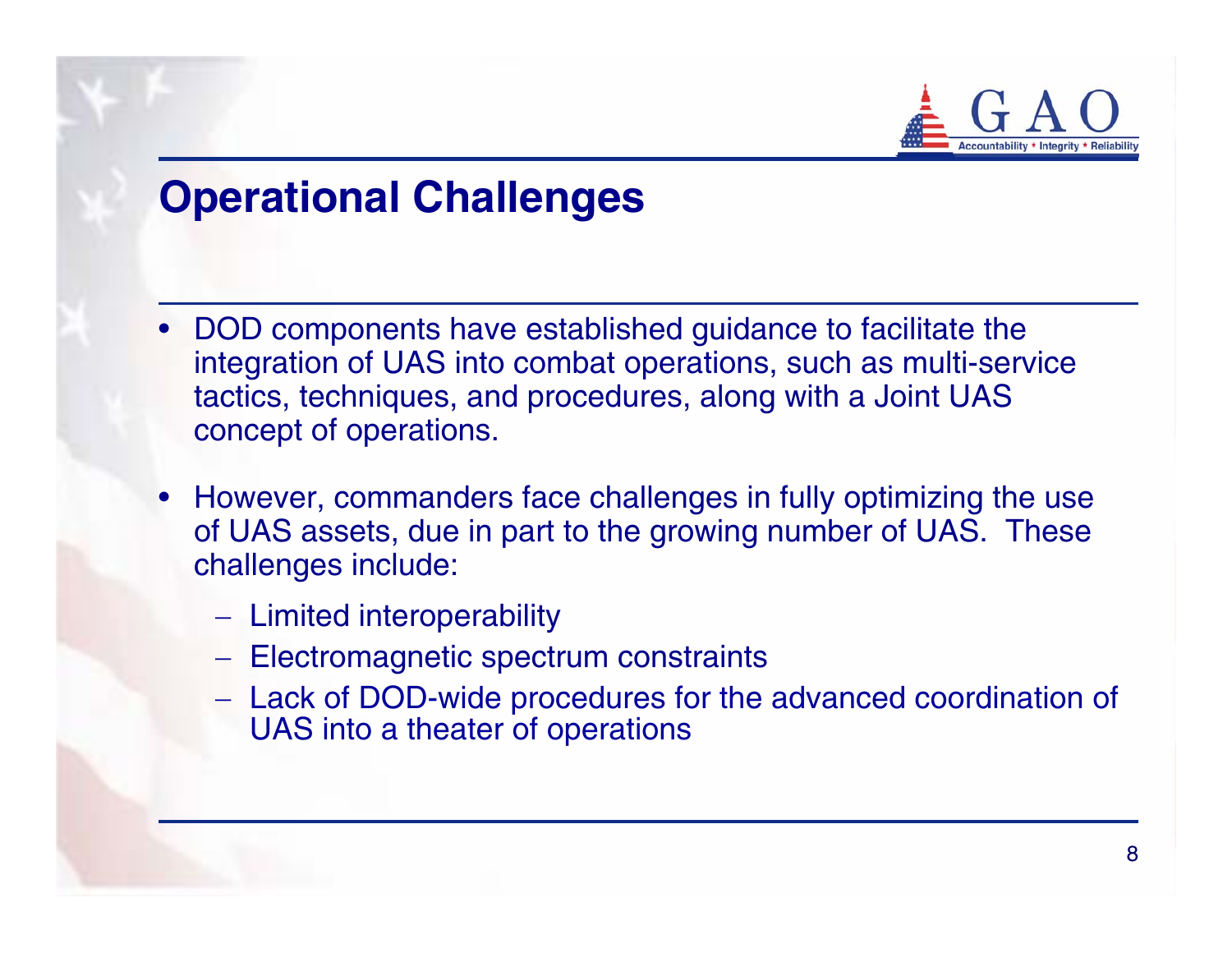

## **Operational Challenges (continued)**

- • While DOD is taking several positive steps, we reported that the department's strategic approach to managing its current UAS assets is not enabling DOD to fully optimize its use of these assets.
- U.S. Strategic Command's Joint Functional Component Command for ISR (JFCC-ISR) manages the annual process for allocating available ISR assets to the combatant commanders to meet theater-level needs, including UAS. However, JFCC-ISR has limited visibility into national and allied ISR assets, and lacks visibility into UAS assets embedded and controlled by tactical units.
- • The Joint Force Air Component Commander (JFACC) tasks theater UAS assets, including the Predator and Global Hawk, against specific ISR requests. The JFACC has had limited visibility into the use of UAS ISR assets controlled by tactical units. That limitation can lead to duplicative taskings as well as diminish the commander's ability to fully leverage all available assets.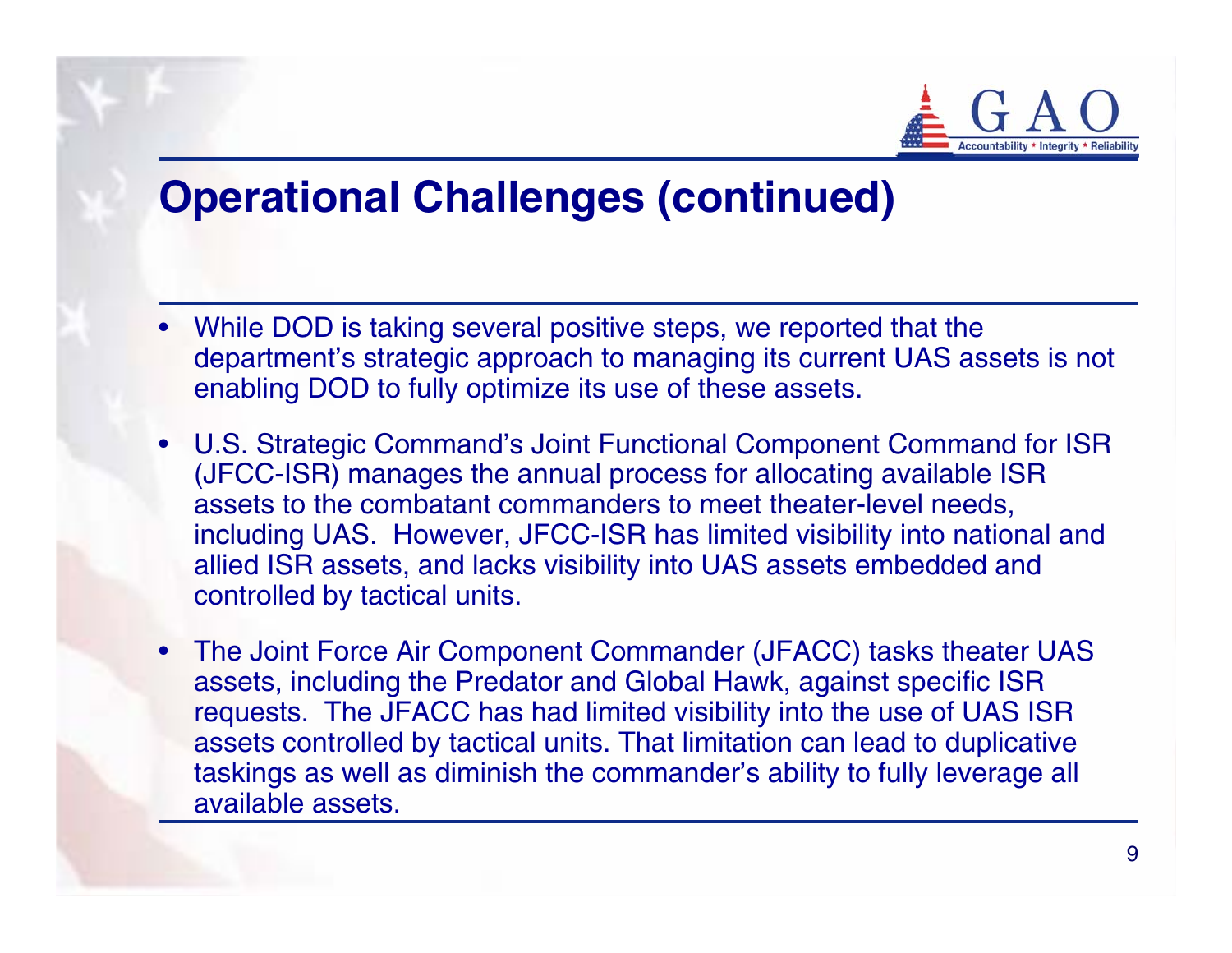

#### **Performance Evaluation**

- DOD uses limited quantitative metrics to measure the effectiveness of its ISR missions, and it does not routinely capture feedback on ISR effectiveness in meeting warfighters' requirements.
- DOD components, such as JFCC-ISR, have been tasked with developing ISR performance metrics. While they have made some progress, they have not set milestones for completing this effort.
- Without developing metrics and systematically gathering feedback, DOD is not in a sound position to validate the true demand for its ISR assets, determine whether it is allocating and tasking these assets in the most effective manner, or acquire new systems that best support its warfighting needs.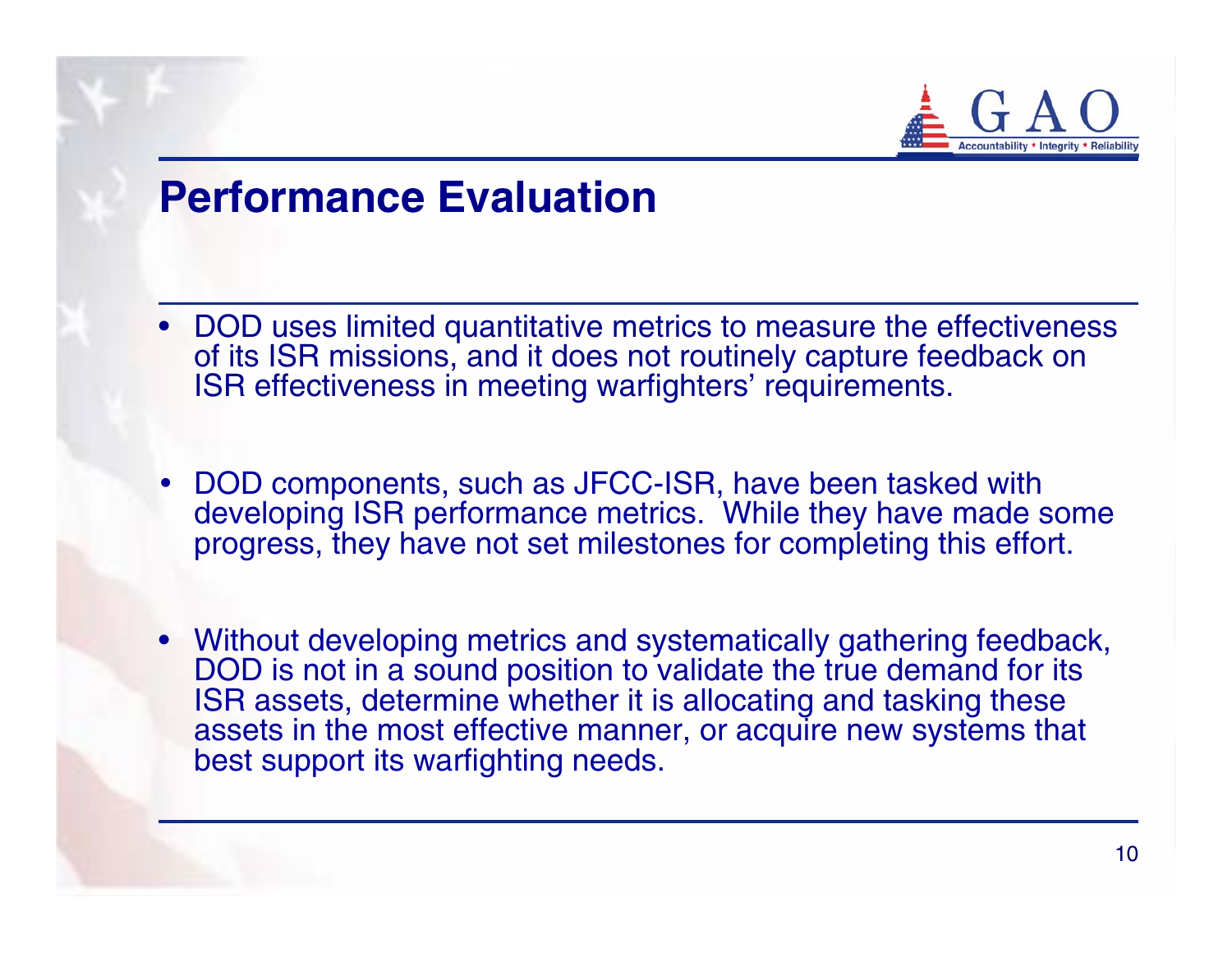

## **General Observations on UAS Acquisitions**

- More joint investment strategy based on portfolio management principles needed
- Improved business case development and lower risk acquisition strategies
- More effective systems engineering practices need to be followed
- •Better cost and schedule outcomes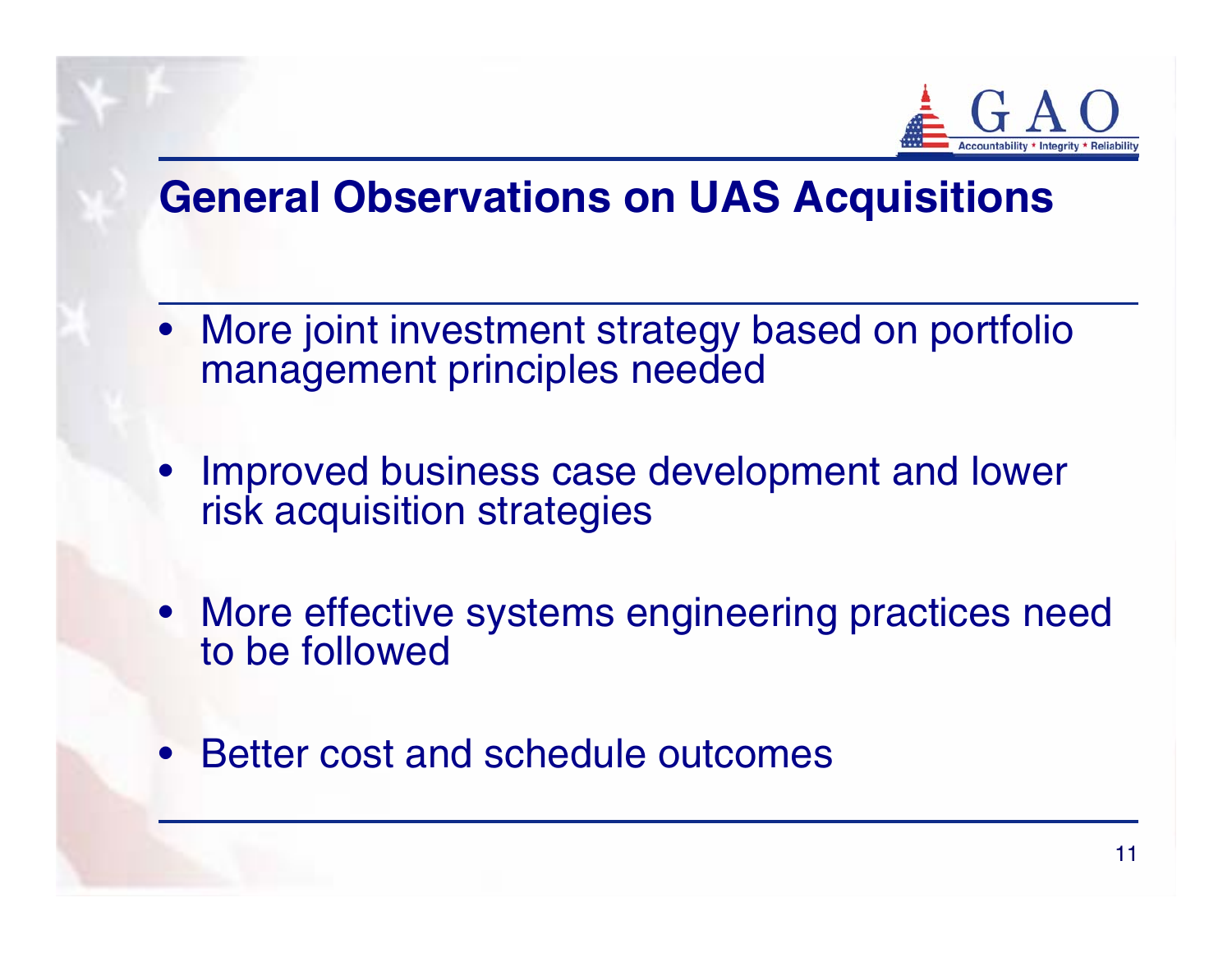

# **Opportunities Exist For Greater Collaboration Across UAS Programs**

- Greater collaboration on similar programs but different services would create a more efficient and affordable approach
	- Army and Navy's collaboration on Fire Scout has achieved benefits
	- BAMS could benefit from greater collaboration
	- Warrior and Predator have been slow to exploit synergies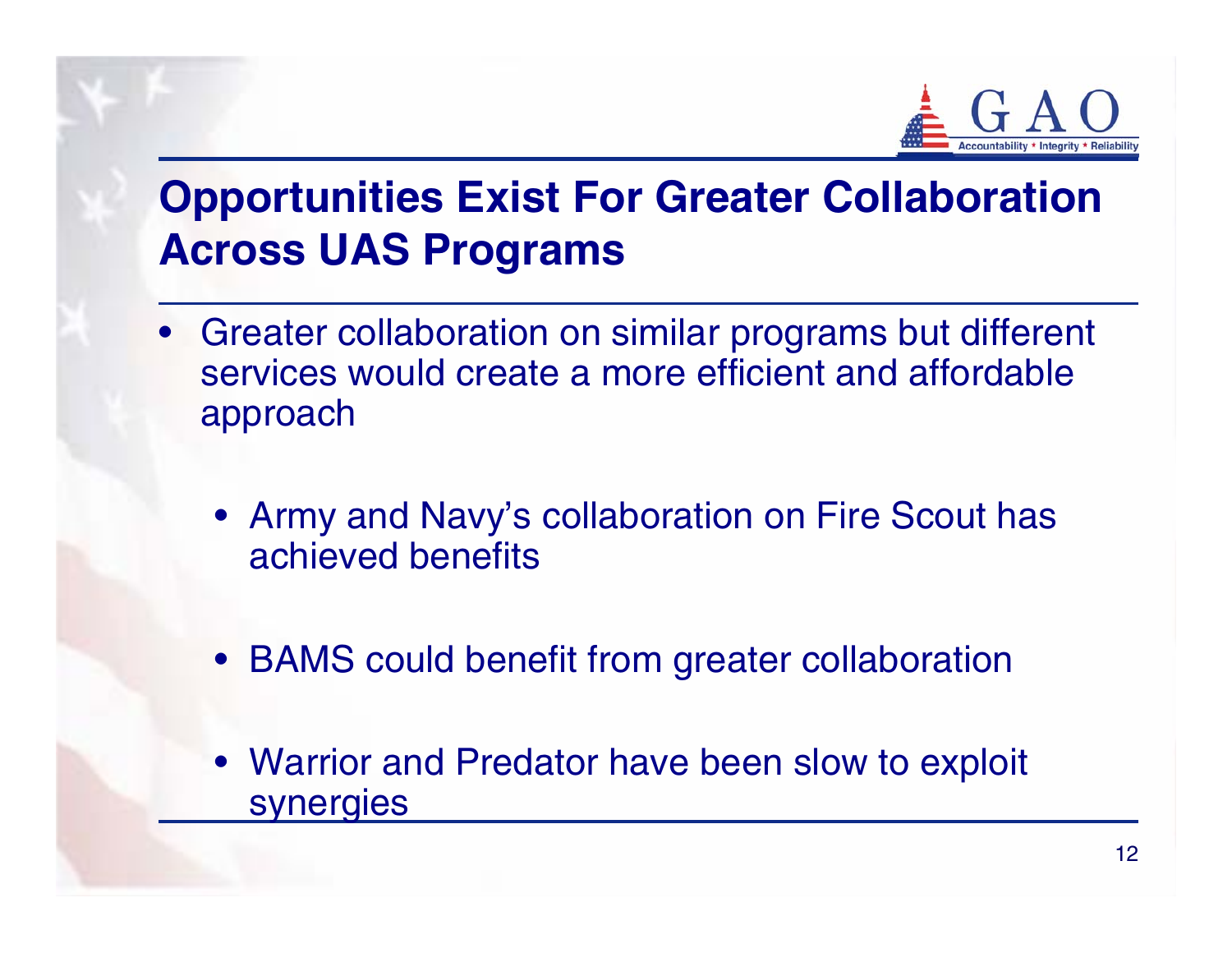

# **UAS Are Not Immune to Common Development Problems**

- Immature technologies
- •Requirement changes
- •Design changes
- •Quality and reliability problems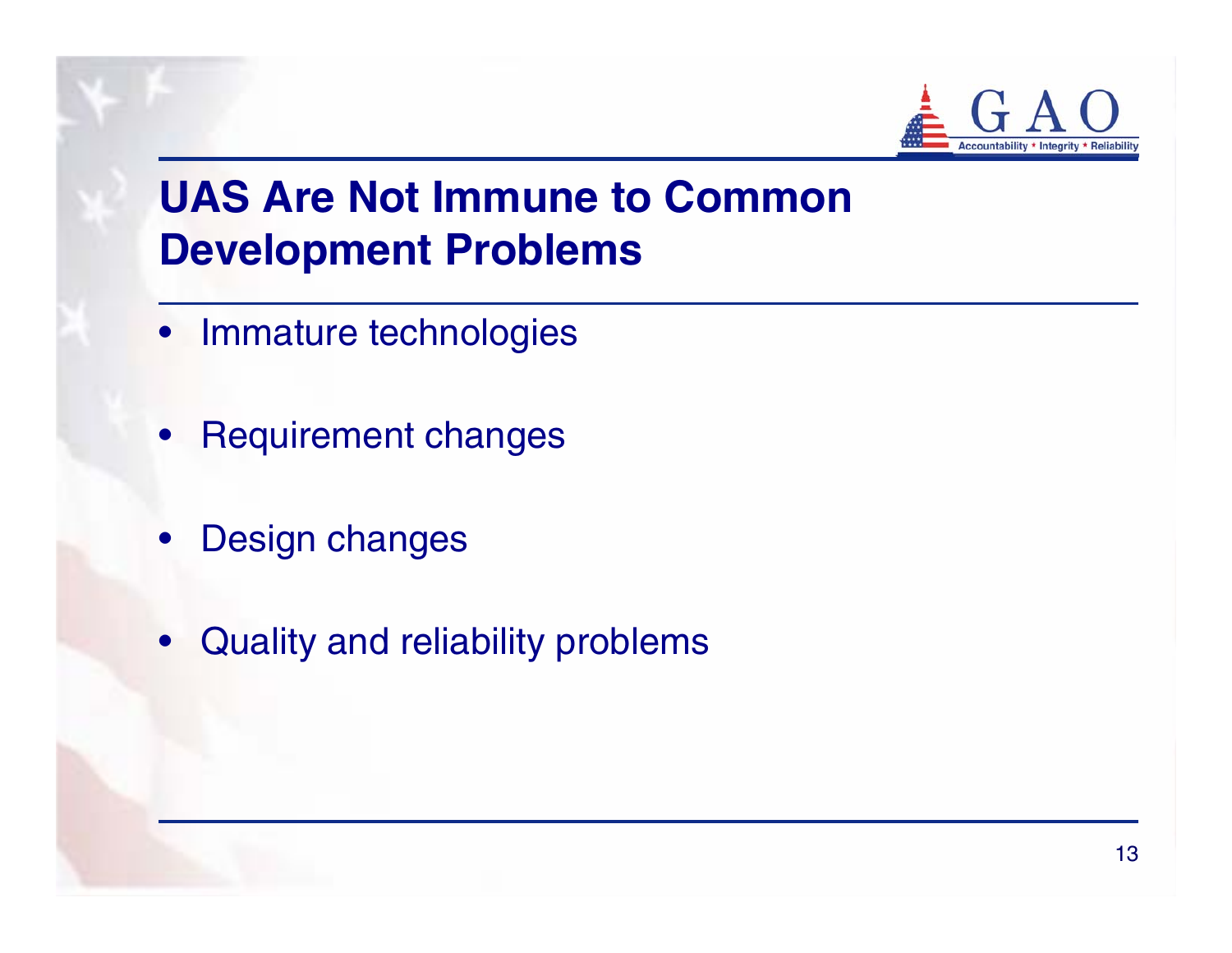

# **Examples of UAS Programs, Problems Encountered, and Impact**

| <b>System</b>                                     | <b>Problem Encountered</b>                                                                           | <b>Impact</b>                                                                                                                                       |
|---------------------------------------------------|------------------------------------------------------------------------------------------------------|-----------------------------------------------------------------------------------------------------------------------------------------------------|
| <b>Global Hawk</b>                                | •Concurrent acquisition strategy<br>•Immature technology<br>•Requirements changes<br>•Design changes | •Development cost growth of 261 percent<br>•Schedule delay of 36 months<br>•Several program restructures<br>•Increased investment in legacy systems |
| <b>MQ-9 Reaper</b>                                | •Concurrent acquisition strategy<br>•Immature technology                                             | • Development cost growth of 13 percent<br>• Schedule delay of 7 months                                                                             |
| <b>Warrior</b>                                    | •Concurrent acquisition strategy<br>•Immature technology                                             | •Development cost growth of 21 percent<br>•Schedule delay of 9 months                                                                               |
| <b>Broad Area Maritime</b><br><b>Surveillance</b> | •Immature technology<br>•Funding availability                                                        | •Schedule delayed 39 months                                                                                                                         |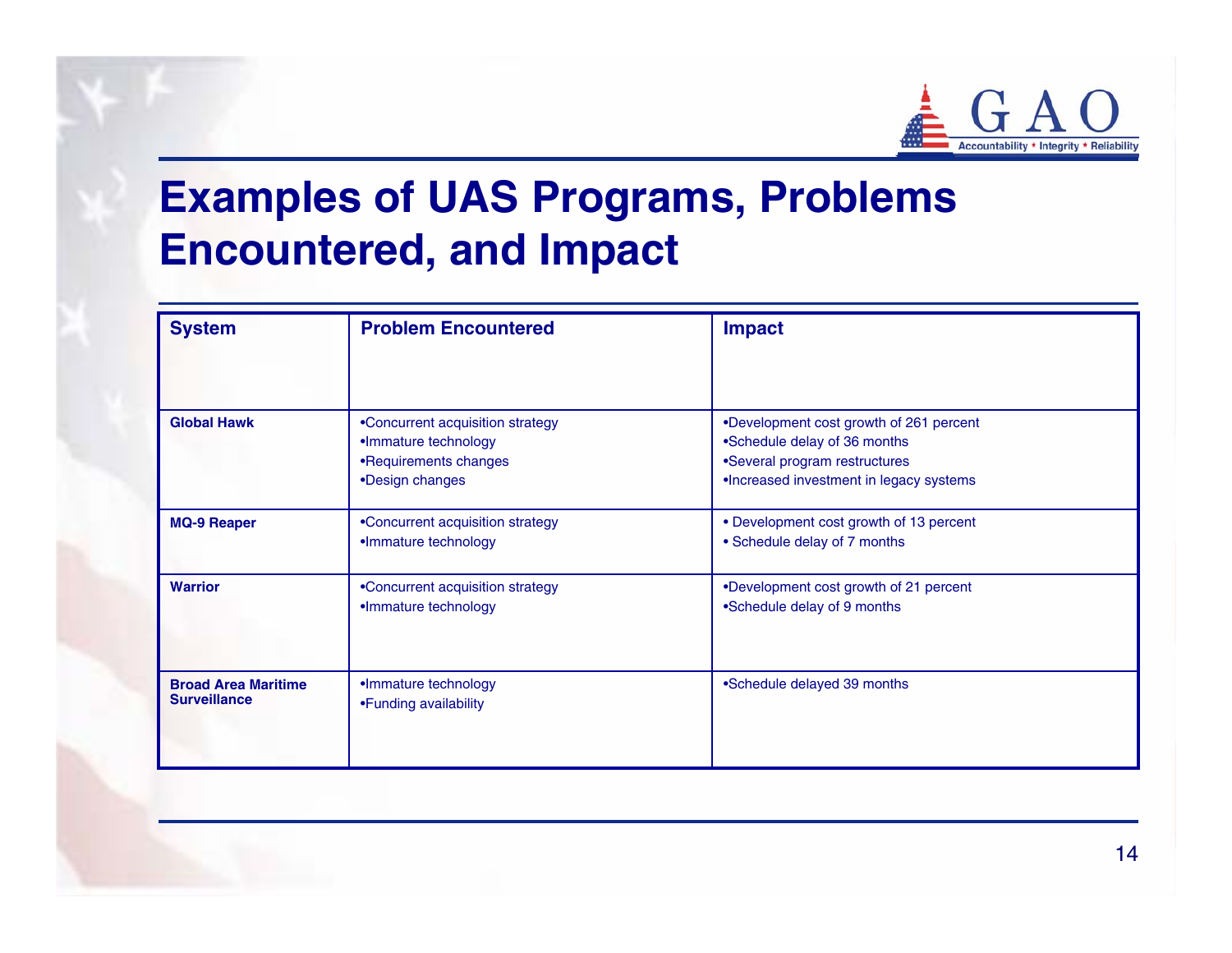

## **DOD Acquisition Process and Best Practices**



#### **Key pre-system d evelopment markers:**

- --Integrated portfolio management strategy
- --Systems Engineering/Requirements Analysis
- --Technology maturation and transition

#### **Key development markers:**

- --Sound, executable business case
- --Evolutionary approach
- --Knowledge based decision points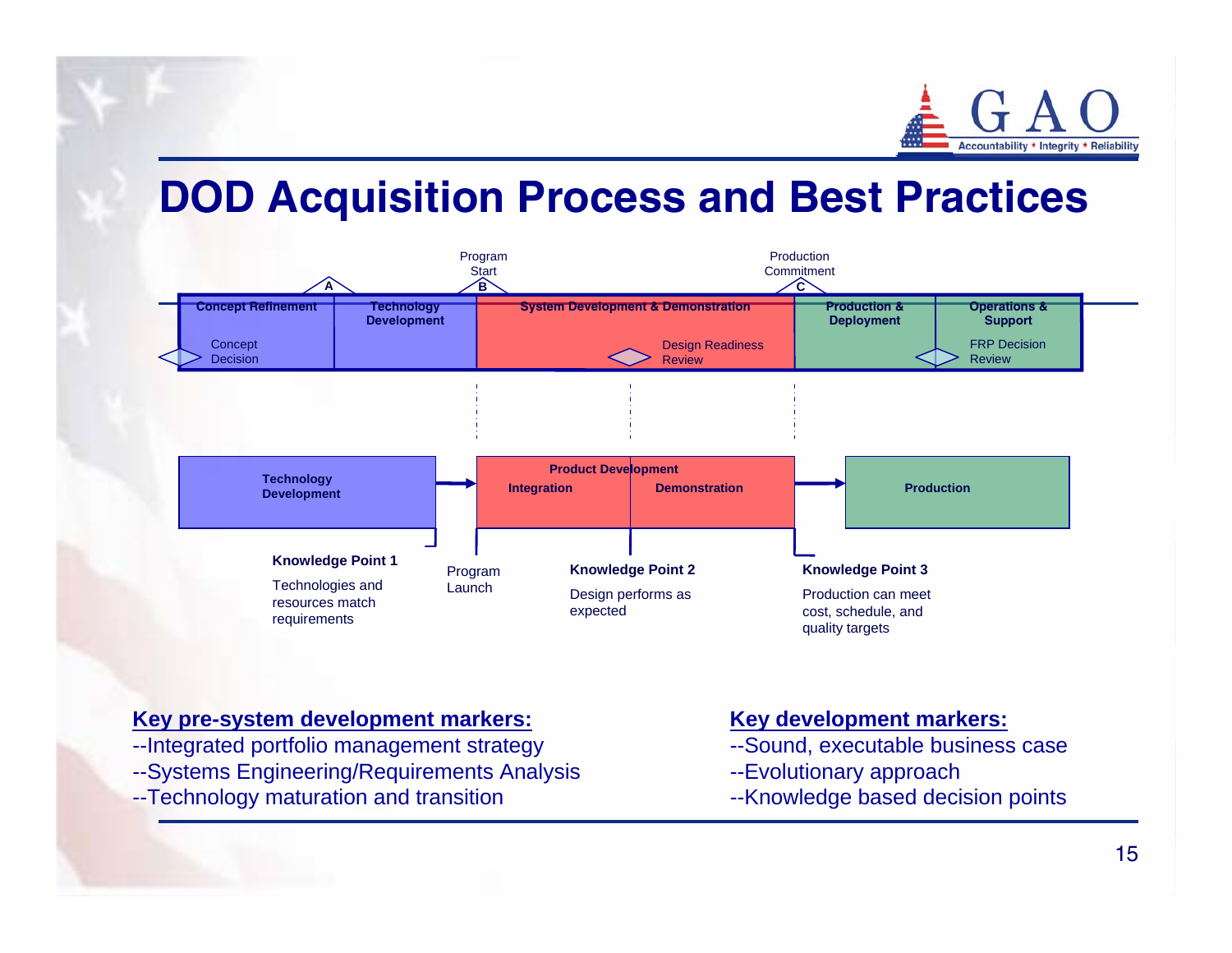

## **Comparison of Predator B and Global Hawk Acquisition Plans**

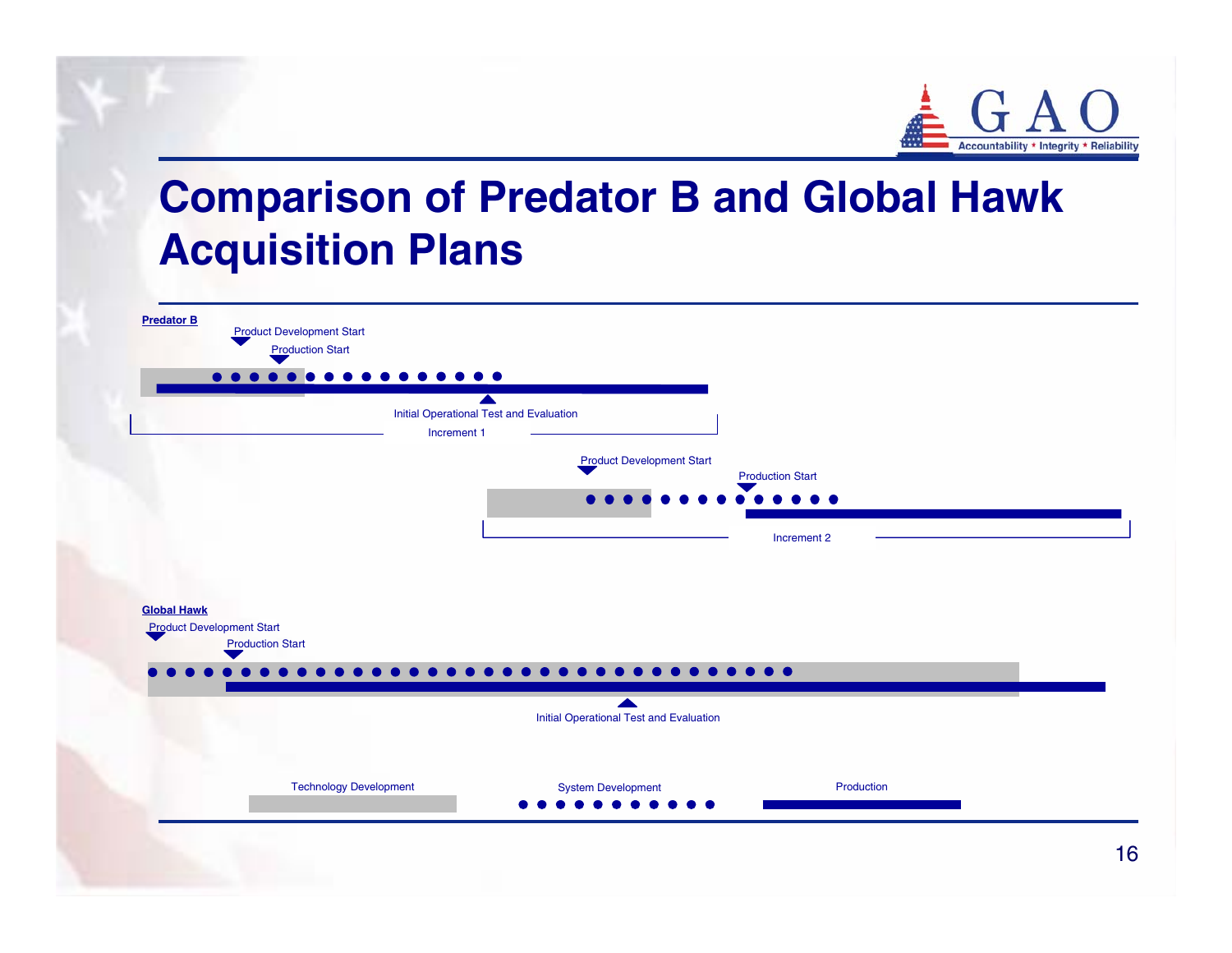

#### **Example of Global Hawk Unit Cost Growth**

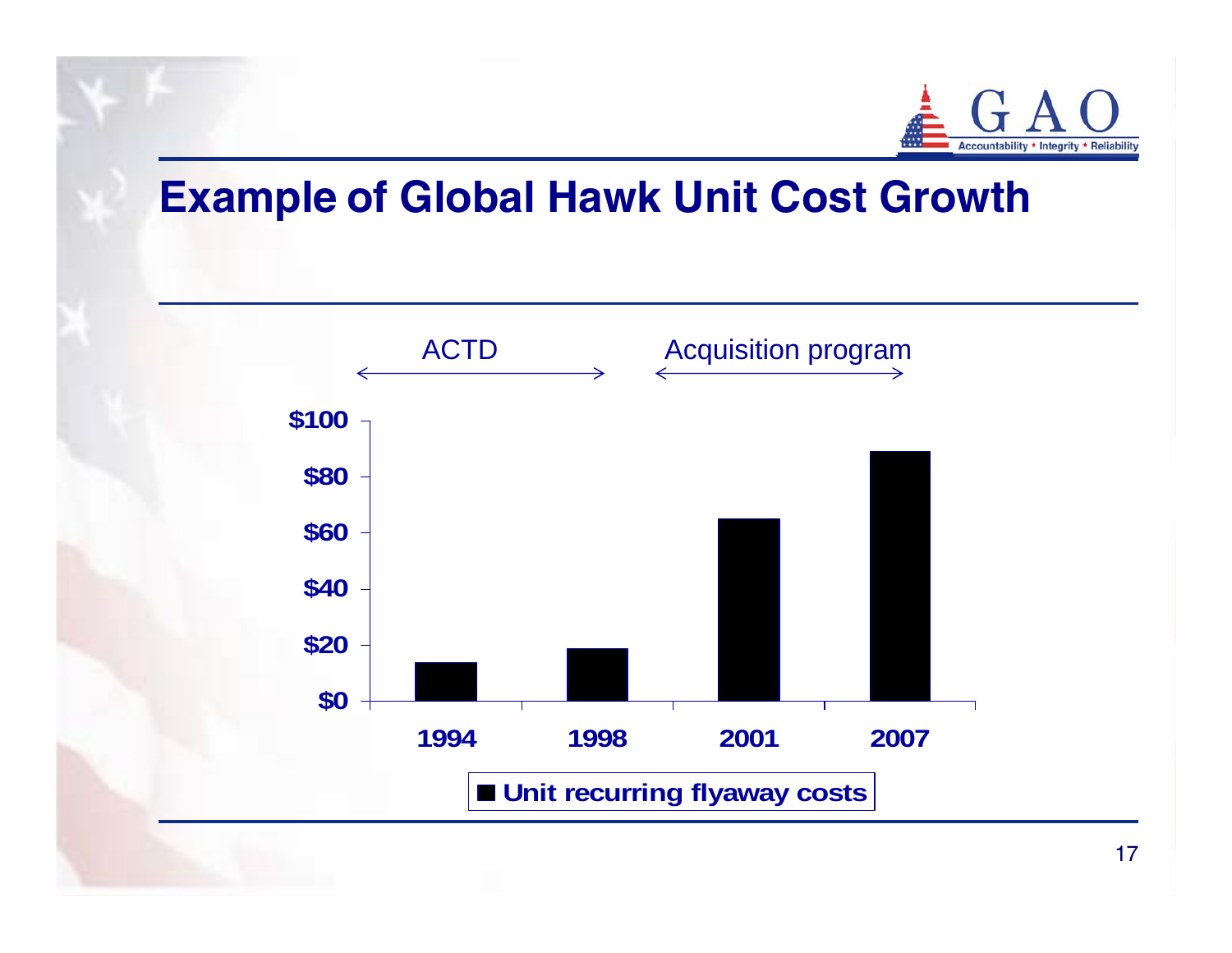

#### **Related GAO Products**

- •*Unmanned Aircraft Systems: Advanced Coordination and Increased<br>Visibility Needed to Optimize Capabilities, GAO-07-836 (Washington, D.C.:<br>July 11, 2007).*
- Intelligence, Surveillance, and Reconnaissance: Preliminary Observations<br>on DOD's Approach to Managing Requirements for New Systems, Existing<br>Assets, and Systems Development, GAO-07-596T (Washington, D.C.: April<br>19, 2007
- *Defense Acquisitions: Greater Synergies Possible for DOD's Intelligence, Surveillance, and Reconnaissance Systems,* GAO-07-578 (Washington, D.C.: May 17, 2007).
- •*Defense Acquisitions: Assessments of Selected Weapon Programs*, GAO- 07-406SP (Washington, D.C.: March 30, 2007).
- *Best Practices: An Integrated Portfolio Management Approach to Weapon System Investments Could Improve DOD's Acquisition Outcomes*, GAO- 07-388 (Washington, D.C.: March 30, 2007).
- *Unmanned Aircraft Systems: Improved Planning and Acquisition Strategies Can Help Address Operational Challenges,* GAO-06-610T (Washington, D.C.: April 6, 2006).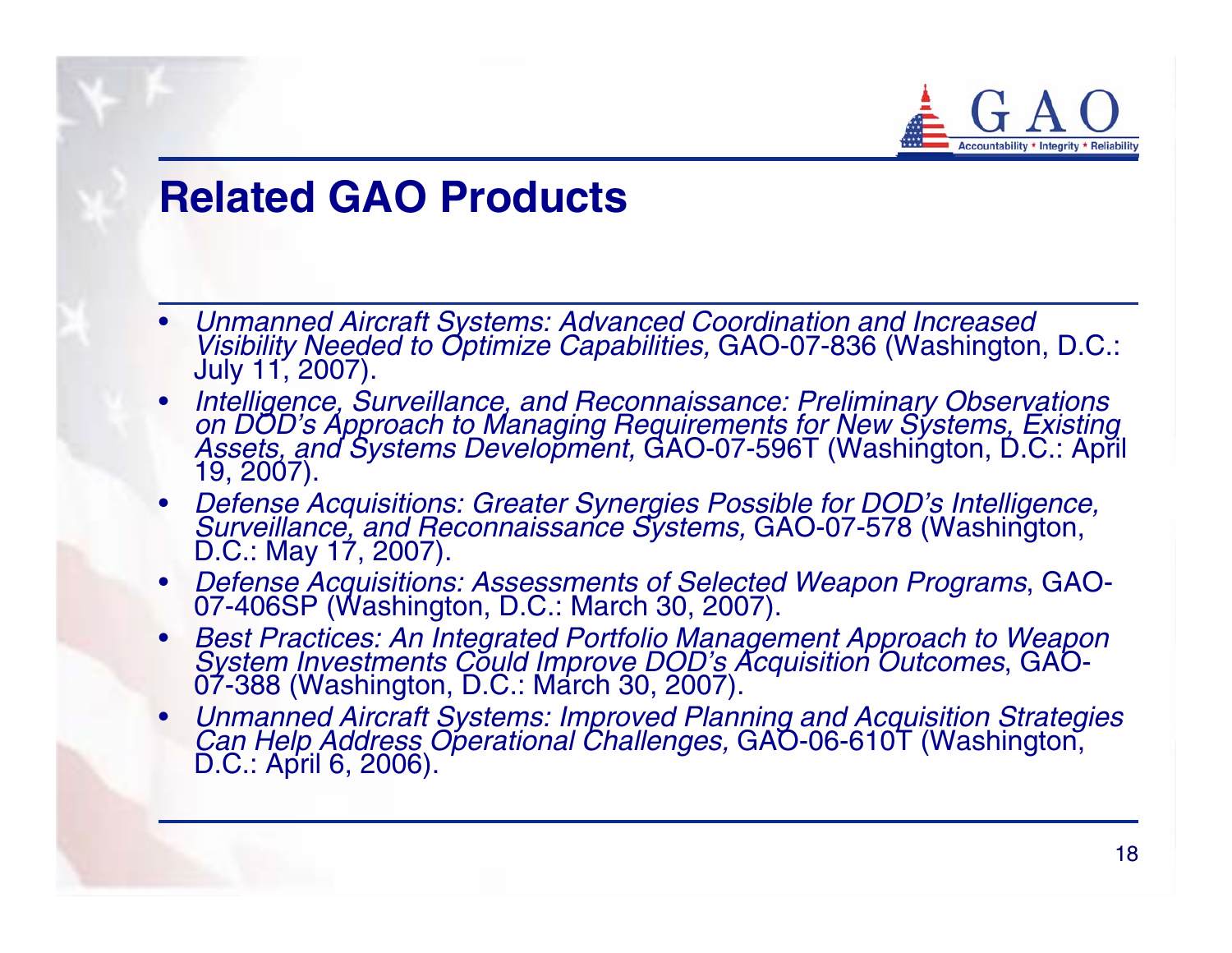

## **Related GAO Products (continued)**

- *Unmanned Aircraft Systems: New DOD Programs Can Learn from Past Efforts to Craft Better and Less Risky Acquisition Strategies*, GAO-06-447 (Washington, D.C.: March 15, 2006).
- *Unmanned Aircraft Systems: Global Hawk Cost Increase Understated in Nunn-McCurdy Report*, GAO-06-222R (Washington, D.C.: December 15, 2005).
- $\bullet$  *Unmanned Aircraft Systems: DOD Needs to More Effectively Promote Interoperability and Improve Performance Assessments,* GAO-06-49 (Washington, D.C.: December 13, 2005).
- • *Unmanned Aerial Vehicles: Improved Strategic and Acquisition Planning Can Help Address Emerging Challenges,* GAO-05-395T (Washington, D.C.: March 9, 2005).
- *Unmanned Aircraft Systems: Changes in Global Hawk's Acquisition Strategy Are Needed to Reduce Program Risks*, GAO-05-6 (Washington, D.C.: November 5, 2004).